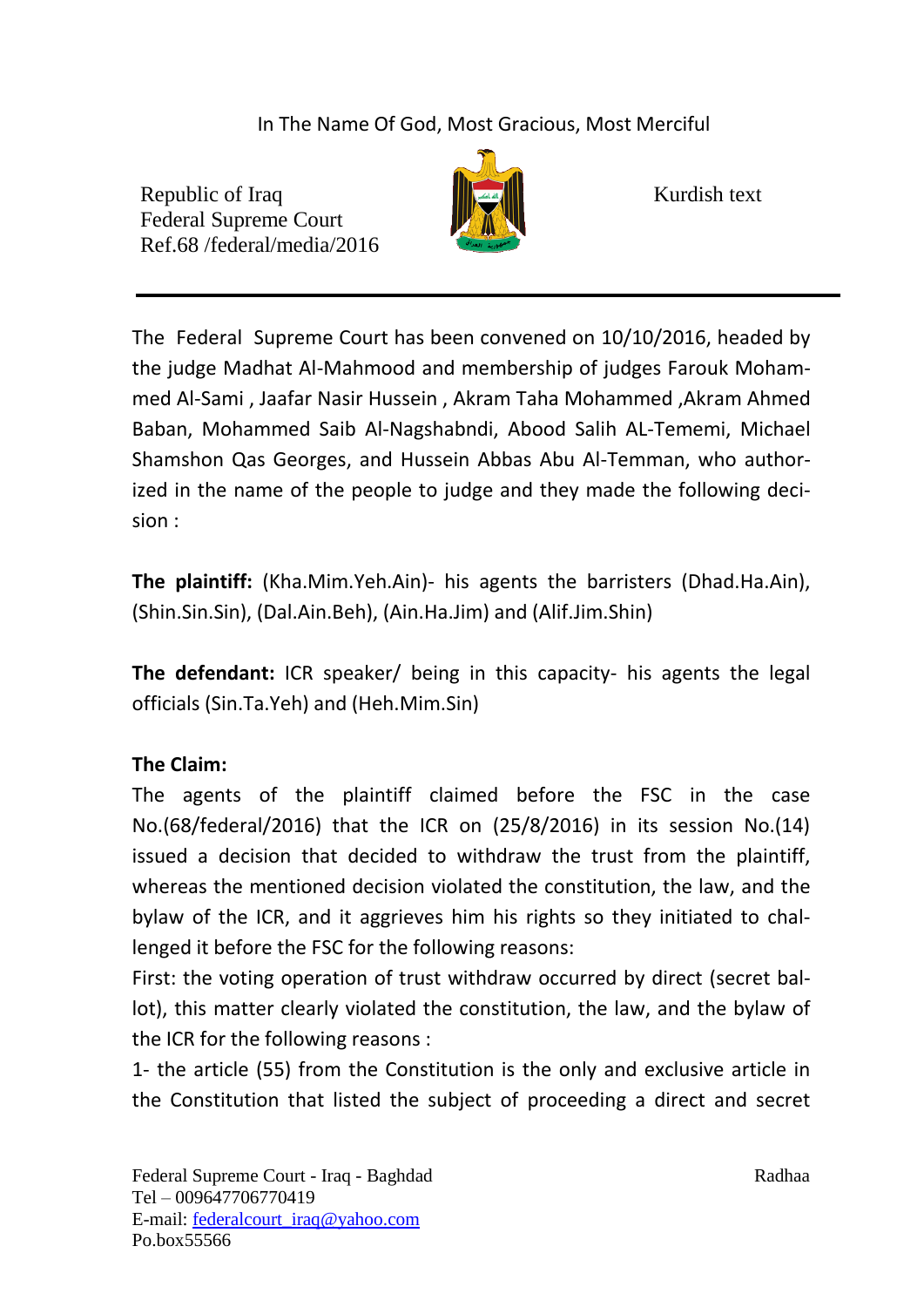ballot, and in only one case, it is the election of (ICR speaker and his two representatives).

2- the sessions of the ICR are public according to the article (53) from the Constitution and the secret ballot violated the Constitution.

3-the article (29) from the bylaw of the ICR stipulated the sessions of the ICR are public.

Second: the challenged ICR hearing session had many defects and procedural breaches, and legal breaches which can be mentioned as follows:

1- the number of voters was not checked with accuracy, as well as repeated names showed up while collecting the votes.

2-it has clarified to the presidential commission that the number of the attendance was (231) representatives and after proceeding the voting it has clarified that the number of voters is (262) representative while the number of signers in the list of voters representatives recording is (253) representative.

3-there are repeating for some papers and names which had been checked such as the name of representative (Ain.Mim) and another paper have the name of (Ain.Jim.Mim).

4- it has found a similarity in the handwriting of the ballot papers which violated the procedures of the session and make it under suspicious and have to proceed the checking, investigation, and challenging.

5- there are mistakes in the representatives' names series who signed on the list of the voters up to more than (ten members).

Third: the challenged decision violated the provisions of the article (58) from the bylaw of the ICR which stipulated (trust withdraw is to be according to Interrogation directed to him, whereas our client the plaintiff has challenged the origin of the interrogation in the recorded case at the FSC No.(65/federal/2016) so the required from the defendant was to wait for the result of the constitutional challenge because the validity of the trust withdraw based on the validity of the interrogation validity so if the interrogation decision void, the dismissal decision will be voided.

2- the challenged decision violated the provisions of the article (58) from bylaw of the ICR which required that the presentation of the interrogation shall not have a personal or private interest for the interrogator also no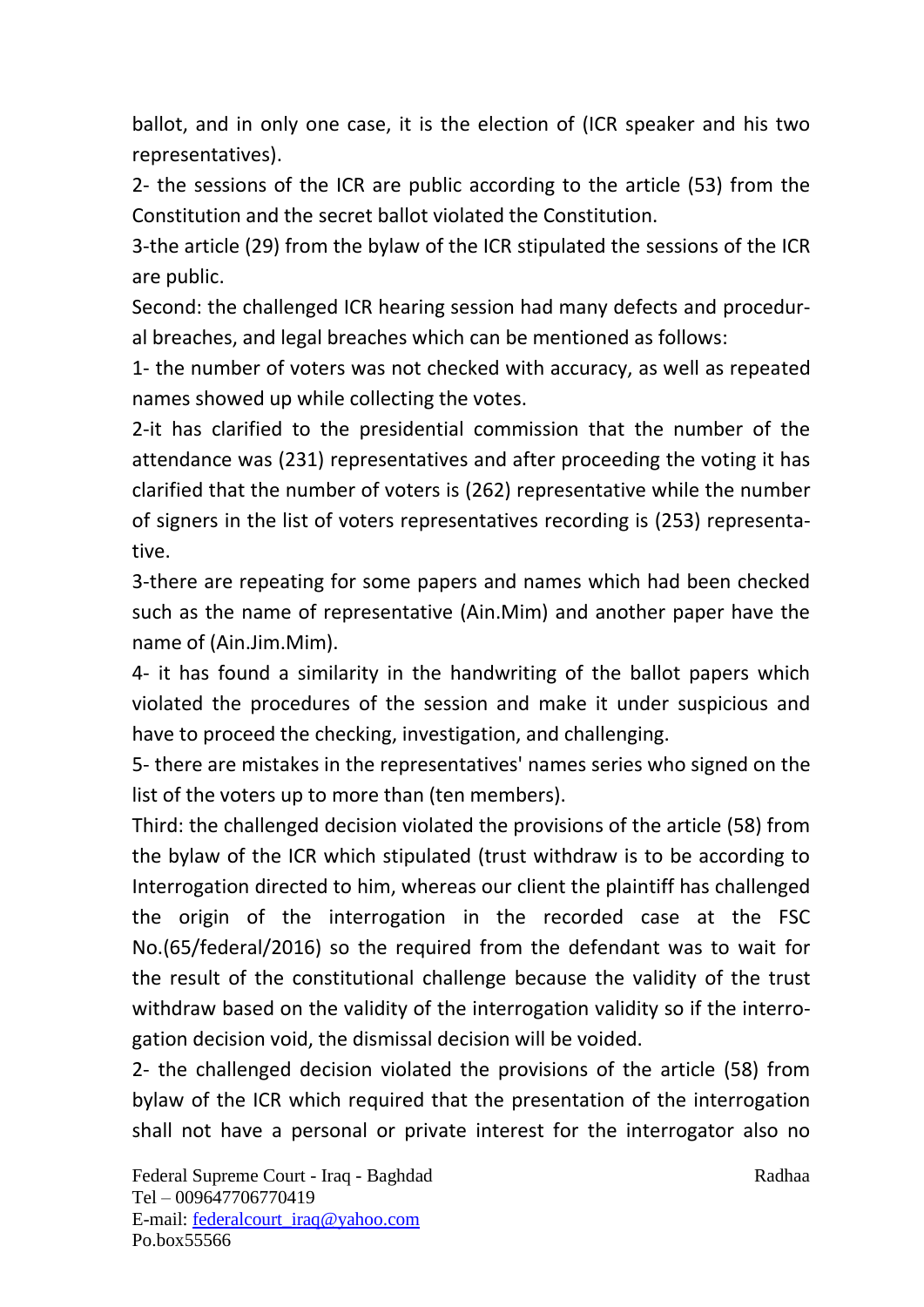interrogation request shall be presented for a subject that the council has already decided on it, and it is known that personal interest is clear through the cases that were initiated from the plaintiff against the interrogator (Ain.Nun) as it constant and explained in the aforementioned case.

Fourth: the decision violated the provisions of the article  $(61/8<sup>th</sup>-Alif-)$  which determined the authority of the ICR to withdraw the trust from one of the ministers by the absolute majority in the first article (-9-) from the law of the governorates not organized in province No.(21) for 2008 which stipulated the definition of (the absolute majority will be reached by more than the half of the number of the council members) and the legal and constitutional text is clear and doesn't need any clearing or explaining or any jurisprudence in the text (the article (2) civil).

Fifth: on 25/8/2016 and in the session No.(14) ICR issued the new law of amnesty which stipulated in the article (16) that (this las shall be valid from the date of been decided in ICR) after the adoption of this law had been listed as a first clause on the schedule then the second clause was the trust withdraw from our client the plaintiff (Kha.Ain) then the clause of the conviction by the answering of the mister (Heh.Za), because the issuing of this law was on the same day that the trust was withdrawn and because the subject of the parliamentary charges that were listed by the interrogator representative (charges that have financial and administrative description and covered by the provisions of the amnesty law if it had been referred to the judiciary) it was listed in the text of the article (13) that (this law is valid on the crimes that occurred before the date of being valid), because the mentioned amnesty law has dismissed all these charges and remove its illegal characteristics and illegitimate and consider it justified and the law doesn't punish whereas it takes the illegal characteristics and illegitimate that it had before the issuance of the new law of mnesty so the Constitutional condition for interrogation is the condition of (accounting) that listed in the article  $(61/7<sup>th</sup>/Jim)$  from the Constitution and emphasized in the article (58) fom the bylaw of ICR considers dismissed Constitutionally and legaly and has no effects. As Iraqi Constitution stipulated in the article (13) (No law that contradicts this Constitution shall be enacted. Any text in any regional constitutions or any other legal text that contradicts this Constitution shall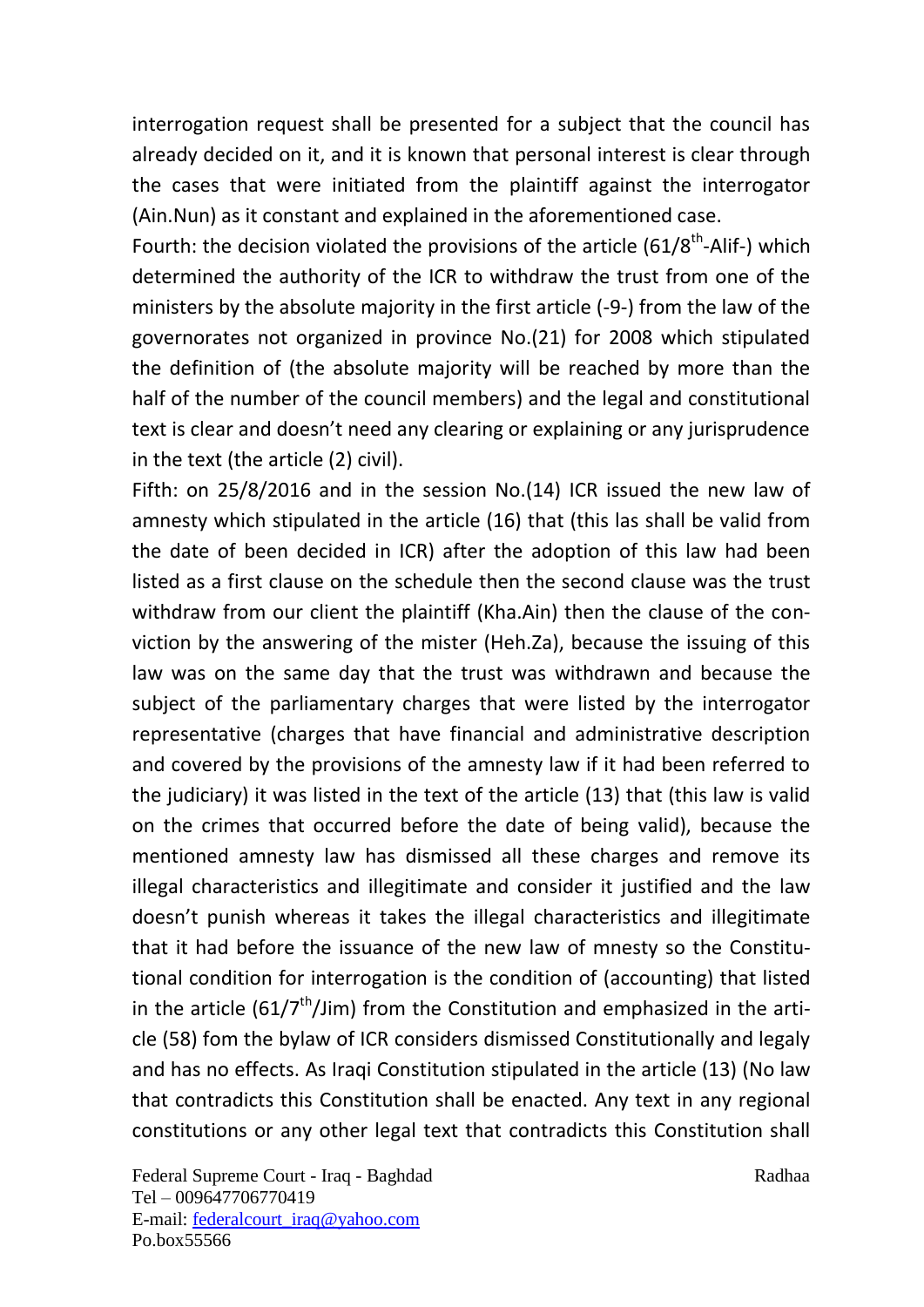be considered void) and the article  $(19/2<sup>nd</sup>)$  that stipulated (There is no crime or punishment except by law. The punishment shall only be for an act that the law considers a crime when perpetrated. A harsher punishment than the applicable punishment at the time of the offense may not be imposed.) and the article  $(19/6<sup>th</sup>)$  (Every person shall have the right to be treated with justice in judicial and administrative proceedings.) so the issued decision by ICR on (25/8/2016) violated the Constitution and the law, based on the above of reasons and the legal facts they requested from the FSC to decide the unconstitutionality of the issued decision by the defendant/ being in this capacity- on (25/8/2016) which decides to withdraw the rust from the plaintiff for violating the articles (61/8/Alif), the article (61/7/jim), the article (55) from the Constitution and the articles (27/29/58) from ICR bylaw and according to the provisions of the law and to oblige the defendant all the expenses and fees of the advocacy. The agent of the defendant/ being in this capacity- answered on the case petition according to their written draft dated on (20/9/2016) requesting to reject it for the following reasons:

1- the plaintiff mentioned in his case in the clause  $(1<sup>st</sup>)$  that the voting operation of trust withdrawing from his was direct secret ballot so we clarified that the agent of the plaintiff has confused between the secret session and the secret ballot and the session of trust withdrawing was a public session and the operation of voting was by the secret voting, this procedure makes no violation for any text of the Constitution or the bylaw of IICR that prevent to proceed a secret voting which been by the approval of ICR and unanimous of all the political masses, especially that the secret voting grants a large space of liberty and far away from any political or media pressure, especially that the hearing for the validity of the voting on a project at ICR is out of FSC competences, Decision No.(18/federal/2006) on (5/3/2007).

2-the agent of the plaintiff claimed that there are procedurals and legal breaches in the voting operation the subject of the case, and we explain to the respected court that the voting operation had been done clearly, smooth, wasn't affected by anything, accurate in terms of procedures, the number of votes that permanent in the session report for (25/8/2016), (262)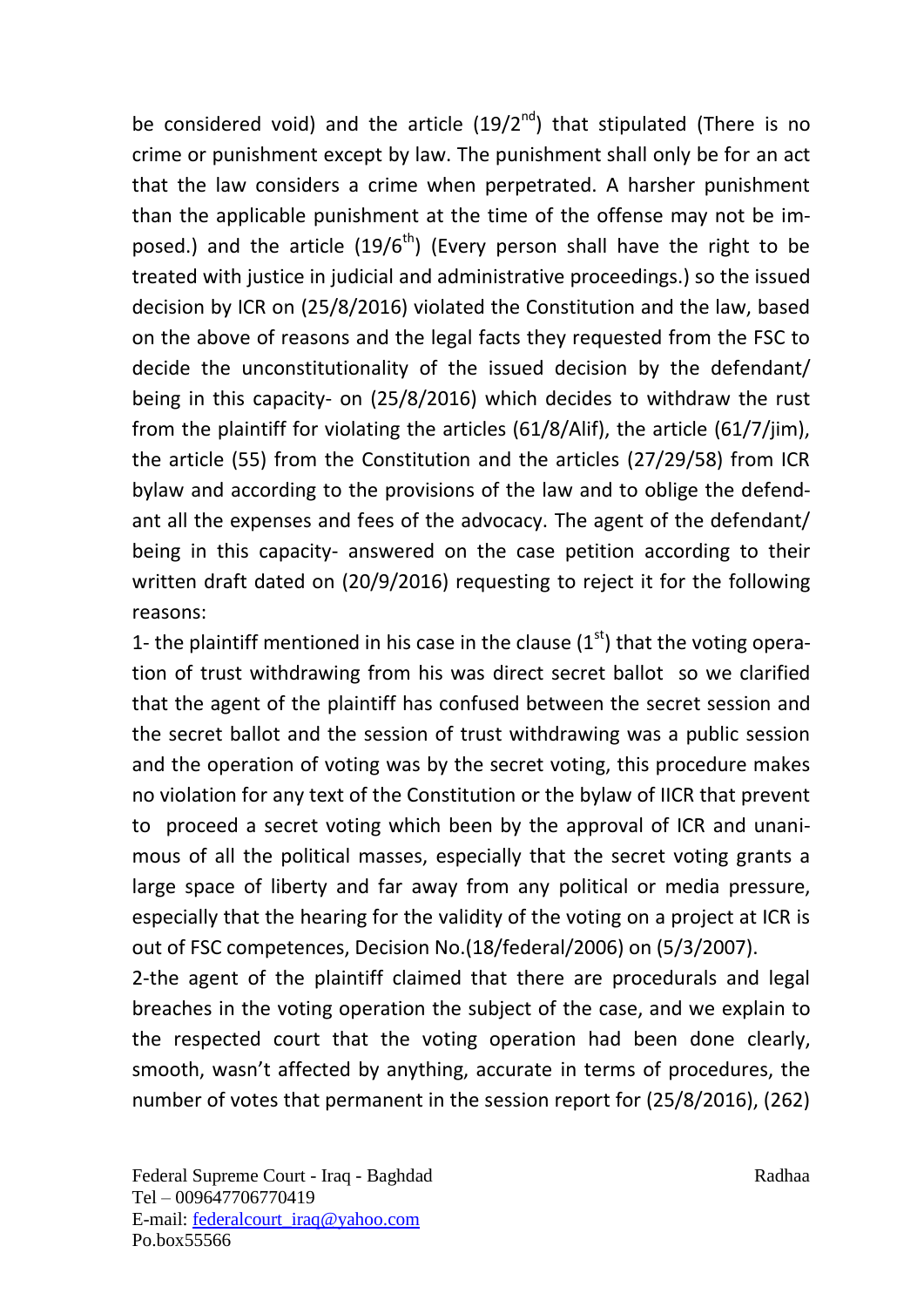representatives participated who had been registered by their names as attendance, it was compared with the number of papers in the ballot box.

3- the claim of the plaintiff that he challenged before the FSC the interrogation request according to the case No.(65/federal/2016) it was supposed to wait for the decision of the court for the mentioned case and, we explain to the court that there is no legal substantiation for what the plaintiff agent mentioned, obliged on what mentioned by the plaintiff agent in the clause  $(3<sup>rd</sup>/2)$  in the case draft, we explained to the court that the plaintiff didn't present any evidence that there is private interest or personal interest for the interrogator, the representative (Ain.Nun.Jim) presented her interrogation through ICR according to its overseeing and legislative rule.

4-what was listed by the plaintiff agent about withdrawal confidence decision violation for the provision of the article  $(61/8<sup>th</sup>/Alif)$  from the Constitution, we explain that the meant by the absolute majority is the number of the present representatives not the number of total ICR representatives according to what the judgment of the respected court in its decision No.(23/federal/20007) on (21/10/2007).

5-as for what related to what mentioned by the plaintiff agent in the clause  $(5<sup>th</sup>)$  from the case petition of including his client the plaintiff, the law of amnesty doesn't apply for the crimes and violations the fellow mentioned because of the interrogation and the confidence withdrawal within the competences of the ICR overseeing on the minister good performance so they requested to reject the case and to burden the plaintiff all the expenses and fees of the advocacy. The plaintiff agents presented an explanatory draft answering on the answering draft presented by the defendant agents on (29/9/2016) explaining that the initiated case by the plaintiff had initiated by his personal capacity not the functional as was listed in the answering draft and they didn't confuse between the secrecy of the session and the secret ballot, they differ between the two description and the listed challenge in the case petition built on the subject and the mechanism of the secret ballot not the secrecy or publicly of the session that held on 25/8/2016 because the Constitution allows to held secret session according to the exception listed in the article (58) from the Constitution. as for what related to the ballot, the Constitution obliged to be public, it is the origin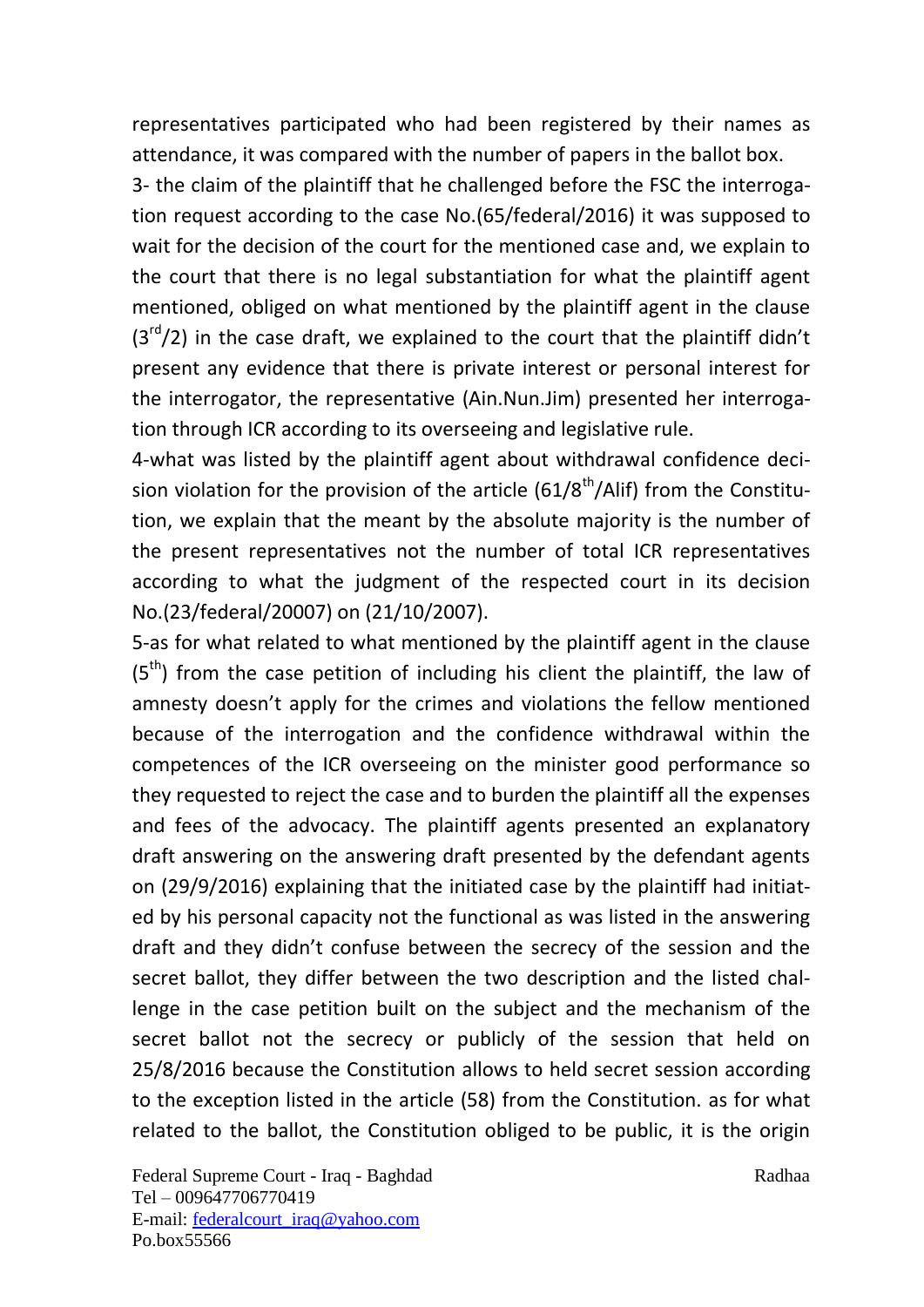except one case listed in the article (55) and it didn't grant ICR the authority to make the ballot secret under any condition. ICR holding a secret ballot to withdrawal the confidence from the plaintiff make it contrary to the Constitution so it doesn't prevent to challenge it before the court. They requested to play the (CD) that certified in the session (25/8/2016) that is challenged to the competent experts to examine for explaining the following: Alif- the total attendance of the representatives. Beh- the number of the voters and the number of the signers in the official lists that is depended on the ICR. Jim- explaining if there is repeated papers have similar names of ICR members. The Constitutional legislator granted the FSC the right to try in the Constitutionality of (parliamentary charges) that directed to the interrogated while trying the withdrawal of confidence from him in light of the issuance of a general law of amnesty that is proceeded from the date of being issued so the securing of applying the Constitutional rule that listed in the article (19/6<sup>th</sup>) pursuant to the provisions of the article (19/4<sup>th</sup>) from the Constitution and reasoning by the other clauses of the article (19) from the Constitution, the FSC have the general authority for applying the provisions of the Constitution and it associated to the case file and on the selected day for the argument the court had been convened and the plaintiff attended with his agents the barristers (Dhad.Ha.Sin) and (Shin.Sin.Sin) and (Dal.Ain.Beh) and (Ain.Ha.Jim) and (Alif.Jim.Shin), as well as the agents of the defendant according to their power of attorney that associated in the case file and the argument, had been started publicly and present, the agents of the plaintiff repeated what listed in the case petition and requested to decide according to it and to burden the defendant all the expenses and ffes of the advocacy also the agents of the defendant repeated what listed in the answering draft presented to the court as answer on the case petition and requested to reject the case and to burden the plaintiff all the expenses and fees of the advocacy. Whereas nothing left to say the end of the argument had been understood and the decision was understood.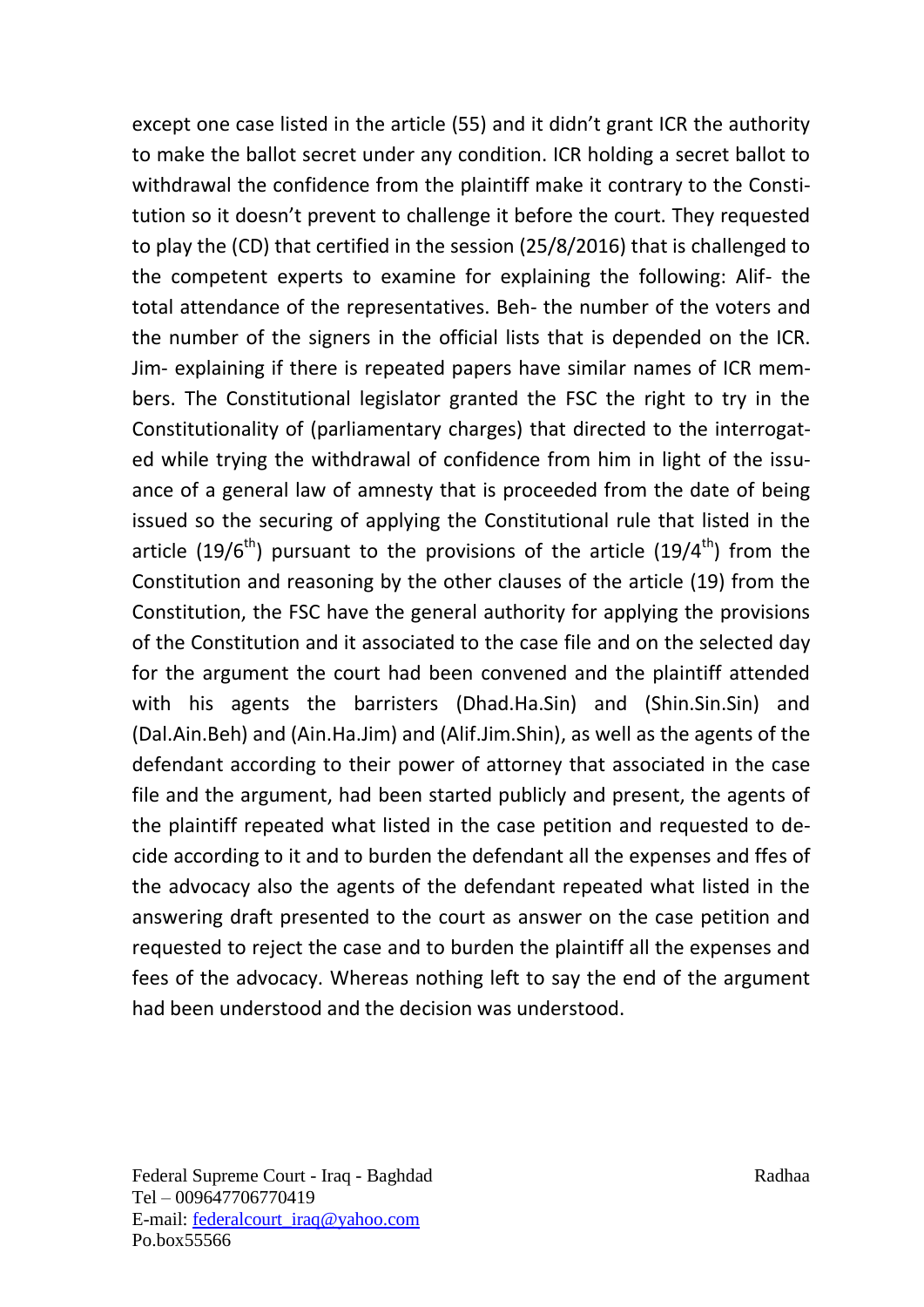## **The Decision:**

During the scrutiny and deliberation by the FSC, the court found that the plaintiffs' agents challenge by the case petition of the plaintiff the decision of ICR issued on 25/8/2016, decided on the session No.(14) which decided to withdraw the confidence from the plaintiff claiming that voting proceeding of confidence withdrawal violated the Constitution and the law for been direct secret ballot, the FSC finds after return to the Constitution articles that no provisions prevent to proceed direct secret ballot, the article (55) stipulated its proceeding (The Council of Representatives shall elect in its first session its speaker, then his first deputy and second deputy, by an absolute majority of the total number of the Council members by direct secret ballot.) so the Constitution left the proceeding of the direct secret ballot to ICR estimation as it sees a general interest unless the majority of representatives objects on it, so its proceeding doesn't contrary to the provisions of the Constitution. The FSC finds that choosing the method of the ballot through hand rising, pushing buttons or putting the papers in the ballot boxes are procedural issue the ICR speaker and his deputies are competent and without an objection from the representatives, whereas no objection from the majority of the representatives happened and applying to the provisions of the article (47) from the Constitution that devote the principle of the separation between the powers ((The federal powers shall consist of the legislative, executive, and judicial powers, and they shall exercise their competencies and tasks on the basis of the principle of separation of powers.)) the judgment of this court settled in many decisions one of them that the court is not competent in trying the validity of the voting in the ICR one of them its decision No.(18/federal/2006) on 5/3/2007, and (3/federal/2007) on 2/7/2007, on this principle as much as the matter relates to the organizational procedures that proceeding by one of the three powers that mentioned in the article (47) from the Constitution by the procedural issues that the ICR is competent to proceed so the trying of this challenge is out of the FSc competences because its competences limited by the provisions of the article (4) from the law of the FSC No.(30) for 2005 and the article (93) from the Constitution and there aren't among these provisions the trying of the mechanism of selecting the voting method in ICR, based on this the case